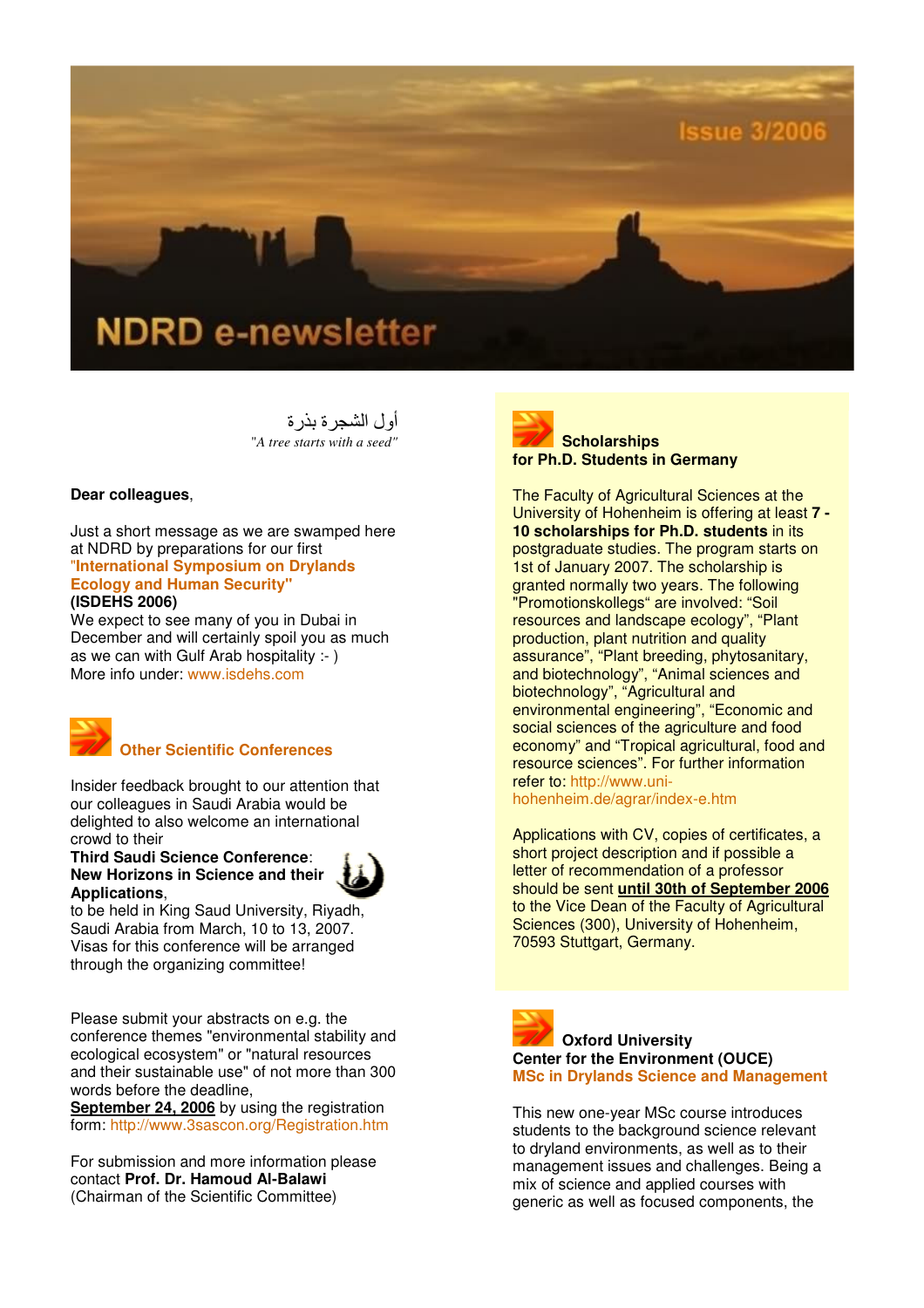#### e-mail: papers@3sascon.org

#### **Special Remark from NDRD:**

Misconceptions about Saudi Arabia??? @ Well, we at NDRD recommend that first you go and have a look for yourself and thereafter you may have an opinion.  $\odot$ 

### In the meantime let us be argumentative and quote from the **"Lonely Planet – Arabian Peninsula**"

*"The home of Islam is as diverse as it is surprising. It is a country with deep roots in tradition, yet one that is racing headlong into the future. The journey from traditional Bedouin encampments deep in the Empty Quarter (Rub al-Khali) to modern cities replete with stunning symbols of the 21st century is a journey traversing the Saudi soul. Signposts to this extraordinary history abound. Madain Saleh is Saudi Arabia's greatest treasure, a breathtaking rock-hewn monument to the ingenuity of the Nabataeans, while you can still hear the echoes of TE Lawrence along the abandoned tracks of the Hejaz Railway. The wonderful mud-brick ruins of Dir'aiyah are Saudi Arabia's birth place, and Jeddah, gateway to the holy cities of Mecca and Medina, has an enchanting old city made of coral. The fairytale mud towers of Najran belong to an altogether different world of ancient camel caravans laden with frankincense.* 

*Saudi Arabia is also a land of astonishing natural beauty, from the spectacular, plunging landscapes of the Asir Mountains around Abha to the sculpted sand dunes of the Empty Quarter to the palm trees of the largest oasis in the world at AI-Hofuf, while the waters of the Red Sea offer same of the best diving anywhere in the world."*

In connection to attending the conference, you have a chance to meet this country and its interesting culture from a completely different perspective - sunshine and no disturbing tourists guaranteed!

Certainly we are aware that there is a general safety warning issued, but please be honest: When you look at it from a pragmatic point of view – where exactly is "still safe" nowadays? There is still mass tourism to Egypt, Turkey, Jordan, Bali, etc. and scientists like us have a tendency to be creeping around in countries where they certainly should not be in respect to safety issues. So with a few precautions, Saudi is certainly "as safe" as many other places in the world.





 **Call for Papers: International Journal of Ecological Economics & Statistics**



http://www.ouce.ox.ac.uk/graduate/#msc-dsm



### **Scientific Networks - NDRD recommends:**



One of the major objectives of NDRD is to promote the dialog between research, development and application oriented activities. Especially research collaboration, organized in more or less formalized networks has become a phenomenon of crucial importance for scientific practice. National and regional scientific networks could "in theory" coordinate their research activities, disseminate results to a much broader audience and hence play a vital role to get their research findings integrated into policy. Theory vs Practice? An Arabic proverb says:

الو عد سحابة و الإنجاز ًمطر و أحسن المو اعيد ما صدقه الامطار

*"A promise is a cloud; fulfilment is rain; and the best promise is that which has been proved by rain"* 

So NDRD will try to introduce in every newsletter - in our opinion - "worthy" initiatives in the field of drylands research. Let us start with the **German Desert\*Net**, which has not only been the raw model, but the "intellectual environment" for having the inspiration for the creation of NDRD :-)